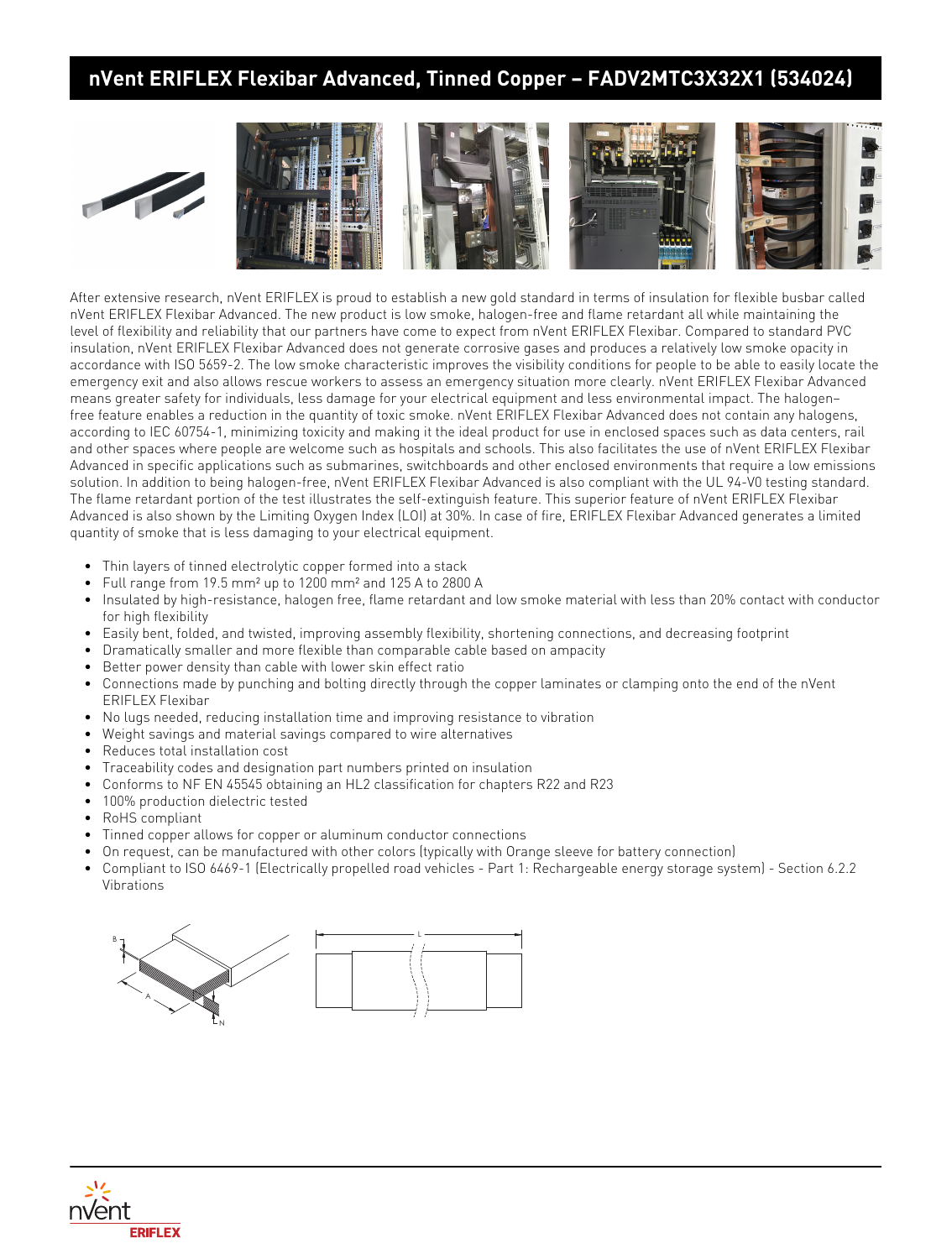

| Part Number                        | FADV2MTC3X32X1                                                                                                                                                                                                                                                                                                                                     |
|------------------------------------|----------------------------------------------------------------------------------------------------------------------------------------------------------------------------------------------------------------------------------------------------------------------------------------------------------------------------------------------------|
| Article Number                     | 534024                                                                                                                                                                                                                                                                                                                                             |
| Typical Application Current Rating | 400 A                                                                                                                                                                                                                                                                                                                                              |
| Length (L)                         | 2 000 mm                                                                                                                                                                                                                                                                                                                                           |
| Finish                             | Tinned                                                                                                                                                                                                                                                                                                                                             |
| Material                           | Copper<br>Thermoplastic Elastomer                                                                                                                                                                                                                                                                                                                  |
| Dielectric Strength                | 20 kV/mm                                                                                                                                                                                                                                                                                                                                           |
| Flammability Rating                | UL® 94V-0                                                                                                                                                                                                                                                                                                                                          |
| Halogen Free Rating                | <b>UL® 2885</b><br>IEC® 60754-1<br>IEC® 62821-1                                                                                                                                                                                                                                                                                                    |
| Low Smoke Rating                   | IEC® 61034-2<br>ISO 5659-2<br>UL® 2885                                                                                                                                                                                                                                                                                                             |
| Smoke, Toxicity and Acidity Rating | IEC <sup>®</sup> 60754-2                                                                                                                                                                                                                                                                                                                           |
| <b>UV Resistance Rating</b>        | <b>UL® 854</b><br>UL® 2556                                                                                                                                                                                                                                                                                                                         |
| Insulation Elongation              | 500 %                                                                                                                                                                                                                                                                                                                                              |
| Insulation Thickness               | $1,8$ mm                                                                                                                                                                                                                                                                                                                                           |
| Max Working Voltage, EN 50264-3-1  | 6 000 VAC/DC                                                                                                                                                                                                                                                                                                                                       |
| Max Working Voltage, UL/CSA/IEC    | 1 000 VAC<br>1 500 VDC                                                                                                                                                                                                                                                                                                                             |
| Working Temperature                | -50 to 115 °C                                                                                                                                                                                                                                                                                                                                      |
| <b>Certification Details</b>       | <b>UL® 67</b><br><b>UL® 758</b>                                                                                                                                                                                                                                                                                                                    |
| Complies With                      | IEC® 60695-2-11 (Glow Wire Test 960 °C)<br>IEC® 61439.1<br>IEC® 61439.1 Class II                                                                                                                                                                                                                                                                   |
| <b>AT 40 K</b>                     | 430 A                                                                                                                                                                                                                                                                                                                                              |
| <b>ΔT 50 K</b>                     | 480 A                                                                                                                                                                                                                                                                                                                                              |
| ΔT 60 K                            | 525 A                                                                                                                                                                                                                                                                                                                                              |
| Conducting Layers (N)              | 3                                                                                                                                                                                                                                                                                                                                                  |
| А                                  | 32 mm                                                                                                                                                                                                                                                                                                                                              |
| $\mathsf B$                        | 1mm                                                                                                                                                                                                                                                                                                                                                |
| <b>Cross Section</b>               | $96 \text{ mm}^2$                                                                                                                                                                                                                                                                                                                                  |
| 2 Bar Current Coefficient          | 1,72                                                                                                                                                                                                                                                                                                                                               |
| 3 Bar Current Coefficient          | 2,25                                                                                                                                                                                                                                                                                                                                               |
| Unit Weight                        | $2,2$ kg                                                                                                                                                                                                                                                                                                                                           |
| Certifications                     | <b>ABS FLEXIBAR</b><br>Bureau Veritas 02859 BV<br>CE, ERIFLEX FLEXADV<br>CSA 70173298<br>CSA 90005<br>cURus<br>EAC 0254922 (Russian Federation)<br>EN 45545-2 IBS/IBSB Advanced<br>IEC 60695-2-12 CC11418_FADV<br>IEC 61439-1 Class II FLEXIBAR_ADV<br>IEC 61439-1 FLEXIBAR ADV<br>ISO 5659-2 CC11518_FADV<br>RoHS<br>UL<br>UL (IEC) AVLV2.E316390 |